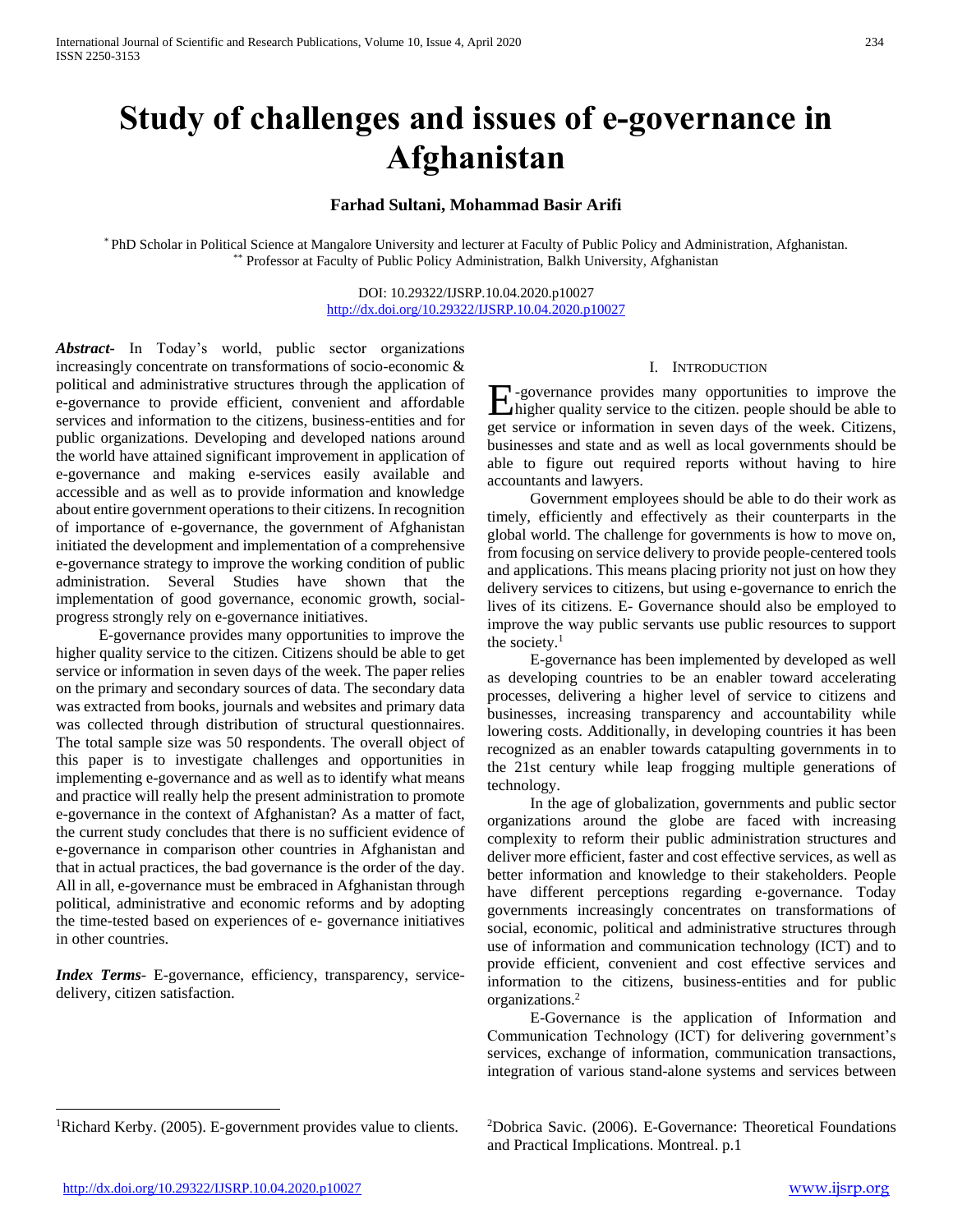Government-to-citizens (G2C), Government-to-Business (G2B), and Government-to-Government (G2G) as well as back office processes and interactions within the entire government framework.

 Through e-Governance, government services are made available to the citizens in a convenient, efficient and transparent manner. Three main target groups that can be distinguished in governance concepts are governments, citizens and businesses/interest groups.<sup>3</sup>

 It is beneficial to the citizens as they can enjoy faster, effective and timely government services and also to the government as it can become more integrated into the community and can focus its resources where they are needed the most. Egovernance that involves technology, policies, infrastructure, training and funds is becoming popular around the world including Afghanistan and India and rest of the globes. E-Governance is not just about government web sites and e-mails. Neither is it just about service delivery over the Internet or digital access to government information or electronic payments. E-governance aims at changing how citizens relate to governments as well as how citizens relate to each other.

 **World Bank**<sup>4</sup> The Afghan population's access to basic services has greatly improved in nearly all areas since 2001. School enrolment has increased sharply, with over eight million children currently enrolled in school, of which 39 percent are girls. Current strategies for improving sub-national service delivery focus on delegating greater authority to provincial and district administrations.

 **Afghanistan Shows the Way in E-Government (2015)<sup>5</sup>** The Ministry of Communication and Information Technology (MoCIT) has modernized over 100 websites in the public sector and made information more accessible, consistent, and reliable. The Electronic Government (E-Government) Department, a key section of MoCIT, has led the progress in introducing E-Government systems in government institutions and agencies. It has taken the lead in creating a unique feature for all government institutions to make access to information more convenient, consistent, and reliable as well as developed a comprehensive package of services for ministries including training, troubleshooting, and hosting their websites. Over 100 governments and government-linked websites have been designed and hosted by MoCIT.

 This report aims to identify administrative constraints in three key sectors of public service delivery, education, health and agricultural extension services. The analysis follows the service delivery chain, from central to provincial, through district to community level, and is particularly concerned to examine service delivery in these three sectors through the window of sub-national governance and its relations to the service delivery mandates of line ministries.

<sup>4</sup>World Bank. (2017). Improving Public Services in Afghanistan's Transformational Decade. Retrieved from worldbank.org/en/country/afghanistan/publication/improvingpublic-services-afghanistan-transformational-decade. Accessed on 27 March 2017

After the collapse of the Taliban administration in 2001, every individual expects to see public sector organizations to deliver good governance and e-governance for the betterment of the nations. Unfortunately, Afghanistan's government faces multiple challenges in relation to e-governance application, sustainability issues, rapidly increasing of population, abuses of human rights, poverty, unemployment, food crisis, ozone depletion, dwindling resources, famine and disease and all these challenges are as a result of the inability of sound leadership to plan effectively for development using appropriate educational tools.

 The major question that arises within this paper is that why realization of e-governance has remained a great dream in Afghanistan. Researcher strongly believes that developing nations faces many constraints than developed and therefore governments of developing nations would learn a lot by looing what works and what does not. Last but not least, applicability of e-governance can curtail administrative pathologies and build trusts between government and citizens. This research intends to investigate challenges and opportunities in implementing e-governance and to identify what means and practice will really help the present administration to promote e-governance in the context of Afghanistan?

## **1.** 1.2 **Conceptual Meaning of E-governance**

 E-governance or 'electronic governance' is basically the application of Information and communications Technology to the processes of Government functioning in order to bring about 'Simple, Moral, Accountable, Responsive and Transparent'  $(SMARK)$  governance.<sup>6</sup>

 E-governance means the use of technology to enhance the access to and delivery of government services to benefit citizens, business partners and employees<sup>7</sup>.

 E-governance involves the automation or computerization of existing paper-based procedures that will prompt new styles of leadership, new ways of debating and deciding strategies, new ways of transacting business, new ways of listening to citizens and communities, and new ways of organizing and delivering information.<sup>8</sup>

 E-governance involves new styles of leadership, new ways of debating and deciding policy and investment, new ways of accessing education, new ways of listening to citizens and new ways of organizing and delivering information and services. Egovernance is generally considered as a wider concept than egovernment, since it can bring about a change in the way citizens relate to governments and to each other. E-governance can bring forth new concepts of citizenship, both in terms of citizen needs and responsibilities. Its objective is to engage, enable and empower the citizen."<sup>9</sup>

 E-governance means application of information and communication technology to enhance the effectiveness of a

<sup>5</sup>Retrieved from www.worldbank.org, 2015/09/24/afghanistan[shows-way-e-government.](http://www.worldbank.org,2015/09/24/afghanistan-shows-way-e-government) Accessed on 18 October 2016.

<sup>6</sup>Report of the Working Group on convergence and E-Governance for e-Tenth Five Year Plan (2002-2007). Planning commission. November, 2001.

<sup>7</sup>Deloitte, 2003.

<sup>8</sup>Okot-Uma, 2002.

9*Retrieved from* [www.unesco.org](http://www.unesco.org/)*. Accessed on 15 October 2016.*

 $\overline{a}$ 

<sup>&</sup>lt;sup>3</sup>C.S.R. Prabhu. (2009). E-Governance. New Delhi: PHI Learning Private Limited. p.1.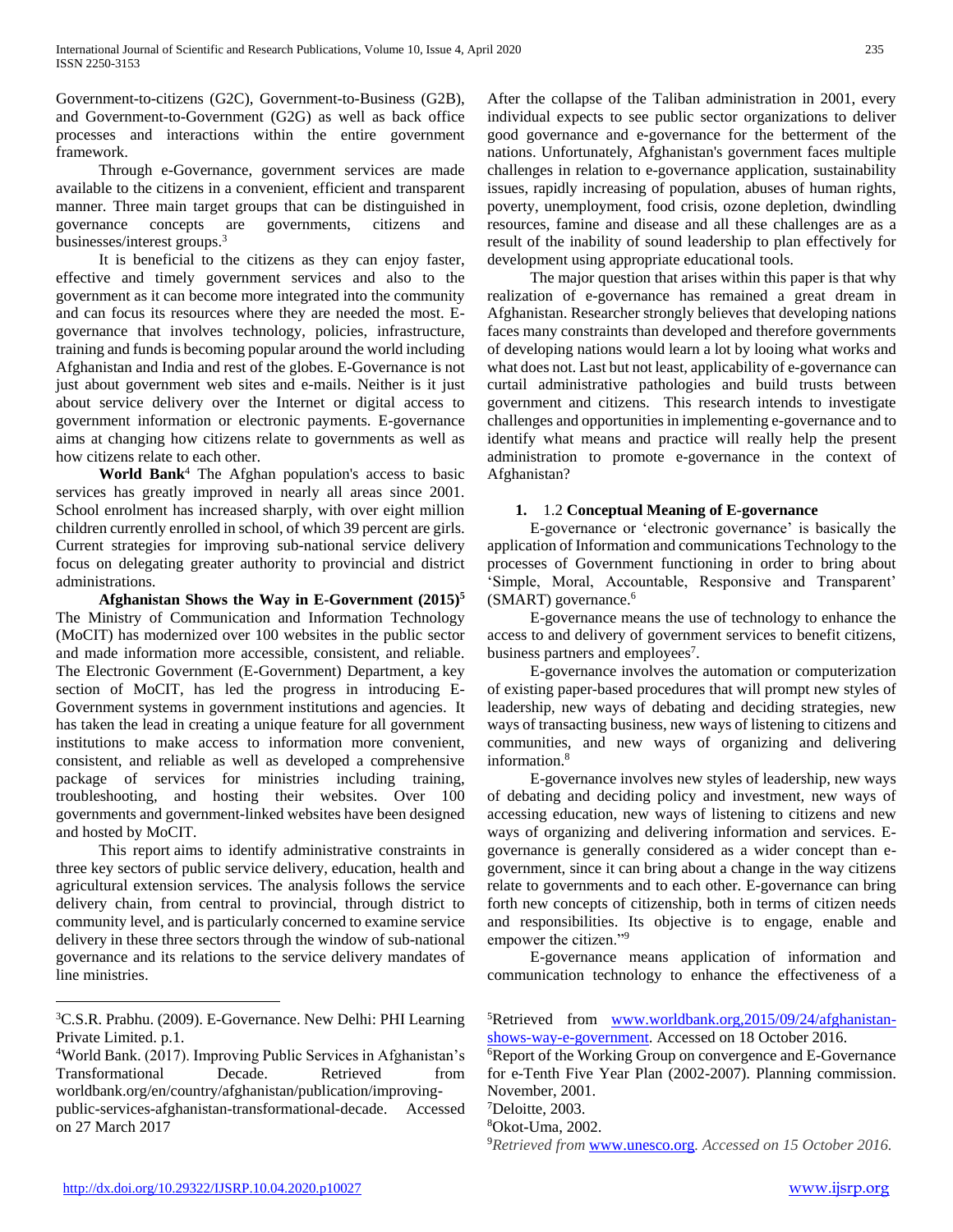legislative, judiciary or administration either to improve efficiency or to change the relationship between citizen and government or both.<sup>10</sup>

# 1.3 **E-Governance Program-Context and Principles in Afghanistan**

 The Ministry of Communication and IT of Afghanistan's National Unity government's vision to set up knowledge based society in upcoming years for Afghanistan through ICT and provide globalized and democratic nation that effectively uses the potential of ICT in trade, commerce, health, education and public governance while maintaining and preserving its tradition and culture.

 In sum, this section presents aim and objectives of EGOV Programs in Afghanistan and explains the Afghan strategic context towards achieving EGOV vision and strategic goals. It highlights key principles for AeGP (Afghanistan Electronic Government Program) $^{11}$  implementation and management.<sup>12</sup>

# **2. 4 Aims and Objectives of E-Governance in Afghanistan**

 The aims of AeGP are the implement EGOV initiatives towards realization of strategic goals of Afghanistan EGOV Strategy and ultimately, achieving it vision.

# **In line with this aim, the key objectives of AeGP are:**

- **1.** To provide an efficient, professional and modern institutional, environment and management framework for AeGS implementation.
- **2.** To organize, plan and manage EGOV related projects in Afghanistan implemented by various government agencies and stakeholders in coordinated, collaborative and effective way.
- **3.** To deliver the outcomes associated with AeGS Strategic goals with expected professional capabilities through relevant organizational changes in public sector management.
- **4.** To ensure the realization of benefits of technology enabled transformation in public administration and service delivery to citizens and stakeholders.
- **5.** To raise the Afghan government capacity for EGtOV development, coordination and the implementation based on partnership and collaboration.<sup>13</sup>

# **1. 5 Goals of E- Governance in Afghanistan**

The main goals of e-governance in Afghanistan are:

- **a.** All the government ministries, departments and agencies both at the central and provincial levels would be optimally computerized and their operations reengineered, digitized and networked in line with the egovernance and m-governance plan of the government.
- **b.** All public services, other than the ones which cannot be delivered through electronic means, would be delivered as e- services or m- services as per the e-Government Plan of the Government.
- **c.** Transparency in public sector recruitment, procurement and service delivery would be enhanced though optimized use of ICTs. 90 per cent of all public procurement and recruitment would be ICT based using appropriate Erecruitment and E-procurement systems.
- **d.** Citizen participation in governance and democratic processes in the country would be strengthen and enhanced through optimal application of ICTs.
- **e.** All citizens of the country would have convenient means to access the e-services of the government either on individual access devices or through e-service centers located within convenient distances (not to exceed 1-hour travel time) from the location of the service recipient.
- **f.** The use of ICTs in the justice sector would be promoted to enhance rule of law and transparency in the legal processes. ICT based systems and applications would be developed and deployed across the country, as a part of the government's e-governance programs to bring in effectiveness, efficiency and transparency in all the legal institutions and organs of the state.

## **1.6 The following objectives are framed for the present study:**

- **2.** To study the conceptual framework of e-governance in Afghanistan.
- **3.** To examine the implementation of e-governance initiatives in Afghanistan.
- **4.** To examine the working of department of e-government in Afghanistan.
- **5.** To analyze the Perceptions of citizens regarding egovernance initiatives, programs and delivery of services in government offices.
- **6.** To access information and knowledge about egovernment initiatives to the citizens.
- **7.** To analyze the challenges and to suggest remedies measures.

 This paper concludes from above discussion that egovernance implementation will build an informed society, increase government and citizen interaction, encourage citizen participation, bring transparency in the governing process, make the government accountable, reduce the cost of Governance, and reduce the reaction time of the government in Afghanistan.

# II. RESEARCH METHODOLOGY

 The present study was conducted in Afghanistan. This paper compressively evaluates the existing research literature, documentation and strategies of the current government on the egovernance. The study is based on primary and secondary data. Primary data was collected from different areas of Afghanistan through structured and semi structured interviews and distribution of questionnaires with key informant public administrators and citizens. Secondary data was collected from different books,

<sup>12</sup>Mohamed Shareef, Zamira Dzhusupova, & Tomasz Janowski. (2011). Electronic Government Program Draft for Afghanistan.UNU-IIST. p.8.  $13$ Ibid. p.1.

 $\overline{a}$ 

<sup>11</sup>UNU-IIST Centre for Electronic Governance. (2011). Electronic Government Strategy Draft for Afghanistan. Policy Report. Macao: UNU-IIST.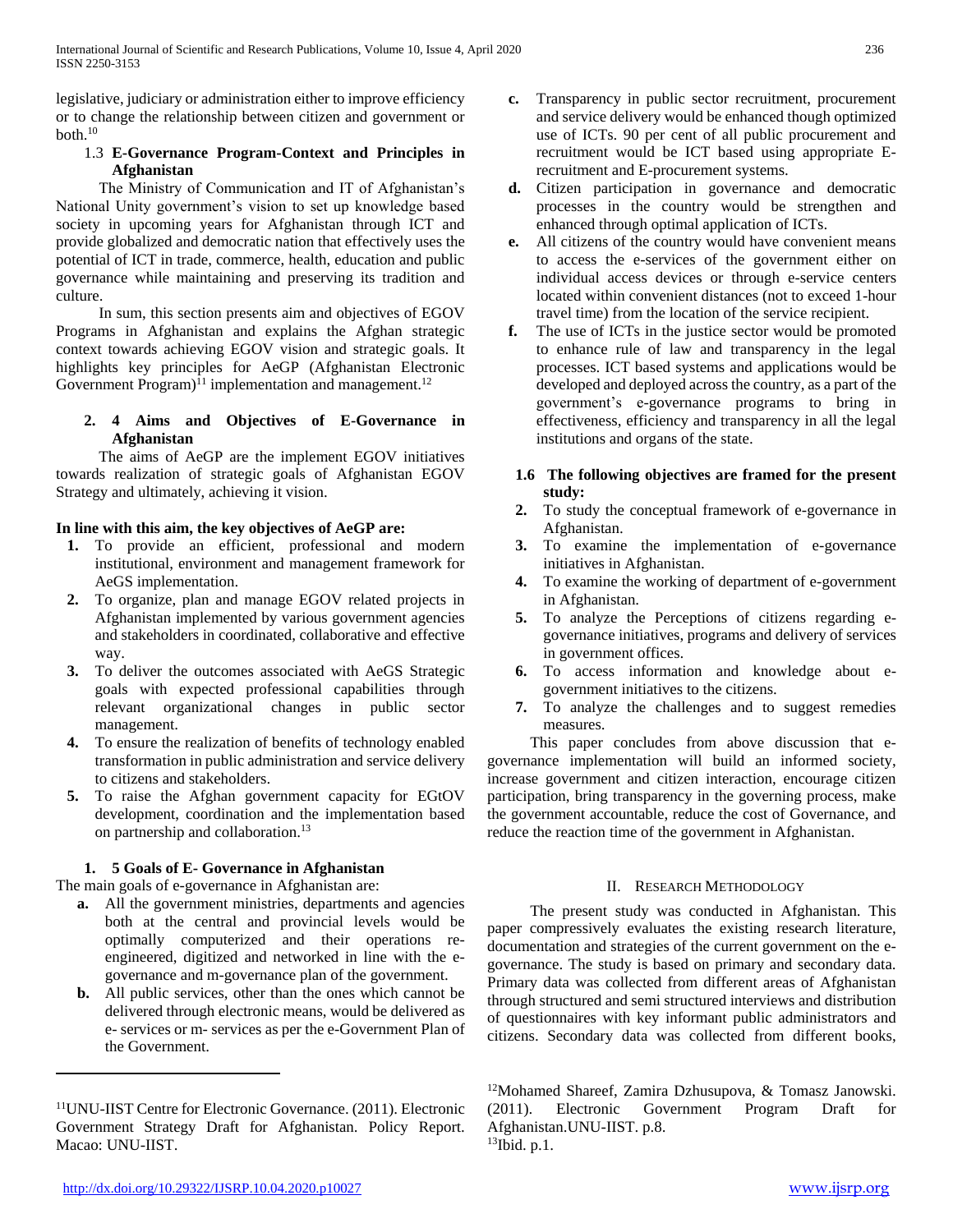International Journal of Scientific and Research Publications, Volume 10, Issue 4, April 2020 237 ISSN 2250-3153

international and national journals, speeches websites, etc. this research is qualitative and quantities in nature. Descriptive and exploratory method of data analysis was used.

# 2.1 **Result of research**

| Questions                                                                                                               |                                                                                                                                                                                                                                                                                                   |          |                     |                     |                      |
|-------------------------------------------------------------------------------------------------------------------------|---------------------------------------------------------------------------------------------------------------------------------------------------------------------------------------------------------------------------------------------------------------------------------------------------|----------|---------------------|---------------------|----------------------|
|                                                                                                                         | agree                                                                                                                                                                                                                                                                                             |          |                     |                     | disagree<br>Strongly |
| E-governances helps to implement good governance initiatives.                                                           | 33                                                                                                                                                                                                                                                                                                | 15       |                     | $\bar{\phantom{a}}$ | $\overline{2}$       |
| E-governance helps to increase efficiency in public services delivery.                                                  | 26                                                                                                                                                                                                                                                                                                | 18       | 3                   | 3                   |                      |
| E-governance helps public servants to interact with citizen timely.                                                     | 15                                                                                                                                                                                                                                                                                                | 21       | 1<br>$\overline{c}$ | $\mathfrak{2}$      |                      |
| Citizens show less nonchalant attitude in the use of e-service in Afghanistan.                                          | 4                                                                                                                                                                                                                                                                                                 | 20       | 1<br>5              | 9                   | $\overline{2}$       |
| Internet services are easily available in every part of Afghanistan.                                                    | 5                                                                                                                                                                                                                                                                                                 | 7        | 4                   | 27                  | $\tau$               |
| Access to internet and computer is available nationwide.                                                                | 5                                                                                                                                                                                                                                                                                                 | 12       | 6                   | 19                  | 8                    |
| The speed of internet and quality of service is good enough to access e- government services.                           | $\overline{c}$                                                                                                                                                                                                                                                                                    | 11       | 5                   | 22                  | 10                   |
|                                                                                                                         | 9                                                                                                                                                                                                                                                                                                 | 26       | 7                   | 6                   | $\overline{2}$       |
|                                                                                                                         | 11                                                                                                                                                                                                                                                                                                | 16       | $\mathbf{1}$<br>5   | 5                   | 3                    |
| Afghan National Unity Government has a national strategy (including an action plan) related to e-<br>governance issues. | 11                                                                                                                                                                                                                                                                                                | 14       | $\mathbf{1}$<br>9   | 6                   | $\overline{a}$       |
| E-governance helps to reduce corruption in public administration.                                                       | 19                                                                                                                                                                                                                                                                                                | 26       | 3                   | $\mathfrak{2}$      | $\overline{a}$       |
| E-governance brings transparency in delivery of services.                                                               | 18                                                                                                                                                                                                                                                                                                | 19       | $\,8\,$             | 3                   | $\overline{2}$       |
| ICT sector helps to implement e- governance in countryside.                                                             | 7                                                                                                                                                                                                                                                                                                 | 23       | 1<br>9              | $\mathbf{1}$        |                      |
| Infrastructural development in government ICT sector facilitated the delivery of public services.                       | 11                                                                                                                                                                                                                                                                                                | 25       | 9                   | $\mathfrak{Z}$      | $\overline{2}$       |
| increase interaction between citizens and government.                                                                   | 14                                                                                                                                                                                                                                                                                                | 28       | 6                   | $\mathbf{1}$        | 1                    |
| There are shortages of ICT human resources to implementation of e-governance projects.                                  | 5                                                                                                                                                                                                                                                                                                 | 23       | 1<br>5              | 5                   | $\overline{2}$       |
| ICT skills among government officials is very poor                                                                      | 10                                                                                                                                                                                                                                                                                                | 17       | $\mathbf{1}$<br>5   | 8                   |                      |
| Afghan Unity National Government has such institution to implement and coordinate e- governance<br>projects.            | 5                                                                                                                                                                                                                                                                                                 | 14       | 1<br>7              | 13                  | 1                    |
| There is lack of coordination among central, regional and local agencies.                                               | 11                                                                                                                                                                                                                                                                                                | 24       | $\mathbf{1}$<br>0   | $\overline{4}$      | 6                    |
| Coordination between administration and citizens is poor due to lack of e-government services.                          | 7                                                                                                                                                                                                                                                                                                 | 22       | 1<br>1              | $\,8\,$             | $\mathfrak{2}$       |
| The government to government coordination is effective for providing e- governance services in<br>Afghanistan.          | 15                                                                                                                                                                                                                                                                                                | 20       | $\mathbf{1}$<br>1   | $\mathfrak 3$       | $\mathbf{1}$         |
| There is less allocation of financial resources for e-governance.                                                       | 19                                                                                                                                                                                                                                                                                                | 14       | 7                   | $\overline{7}$      | 3                    |
| The Right to Information to all citizens is practically secured by e-governance initiatives in Afghanistan              | 5                                                                                                                                                                                                                                                                                                 | 15       | 1<br>7              | 11                  | $\overline{2}$       |
|                                                                                                                         | E-government provides the right to access on government services for people with the disability.<br>E-governance helps to rebuild public trust in the Afghan National Unity Government.<br>The role of ICT infrastructure for successful e- governance is to provide services to all citizens and | Strongly | agree               | Neutral             | Disagree             |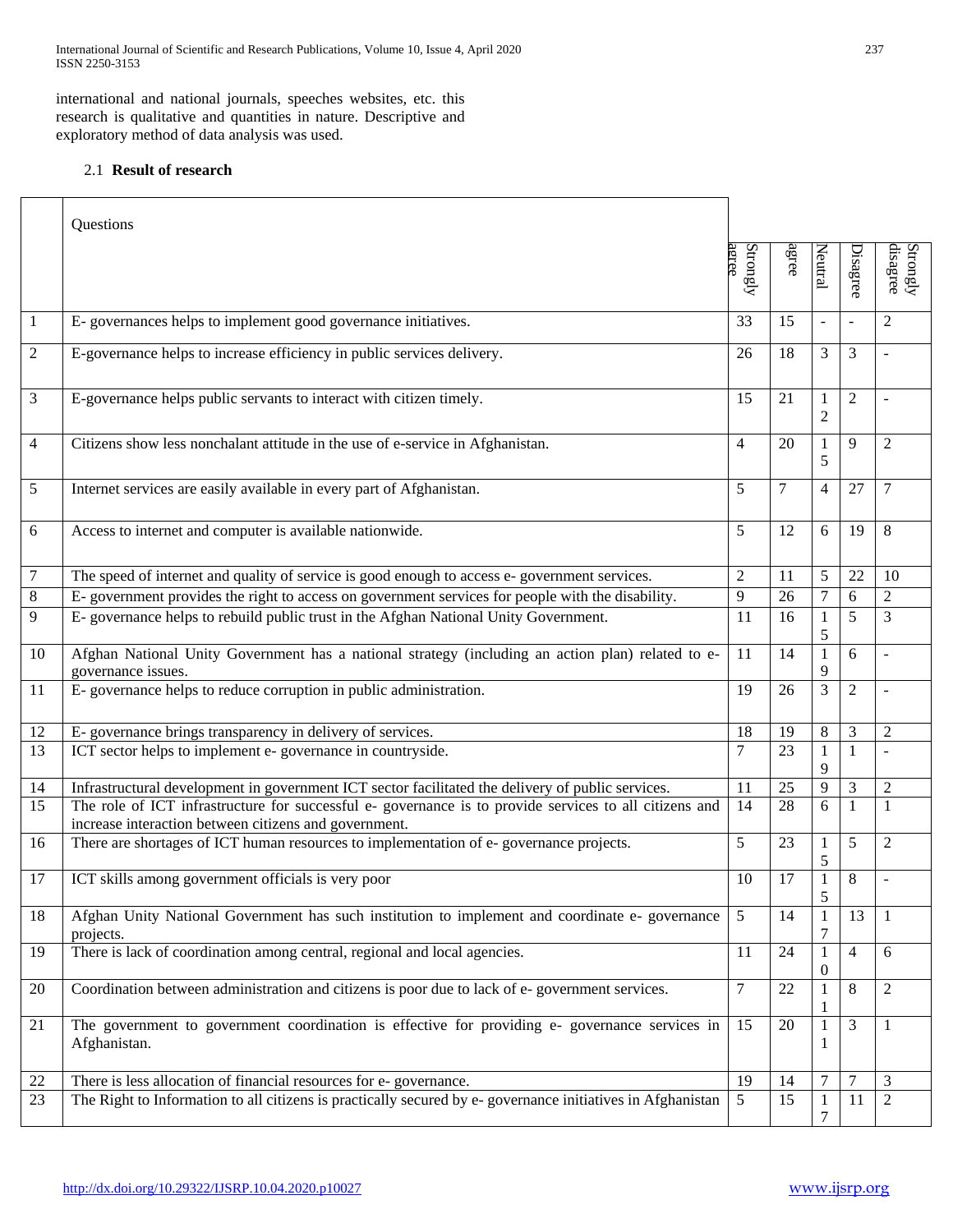| 24 | E-governance initiatives to entire administrative units of Afghan National Unity Government |    | 10      |   | 12 |  |
|----|---------------------------------------------------------------------------------------------|----|---------|---|----|--|
|    |                                                                                             |    |         |   |    |  |
| 25 | E-governance services is fruitful in providing the government services to the citizens.     | 15 | $\perp$ | 4 | 17 |  |
| 26 | I am satisfied with E- government services of Afghan National Unity Government.             |    |         | 3 | 30 |  |
| 27 | E-governance helps to provide services in time bound manner.                                |    | 20      |   |    |  |
|    |                                                                                             |    |         |   |    |  |
| 28 | E-governance helps to fix accountability in the departments                                 |    | 23      |   |    |  |
| 29 | Awareness campaigns for people were initiated by government regarding various e- portals.   |    | 12      |   |    |  |
|    |                                                                                             |    |         | 4 |    |  |
| 30 | local governments at village level is involved in creating awareness among people           |    | 18      |   | 10 |  |

2.2 The data collected shows that majority of the correspondents were view that there are some barriers prior to conduct e-service portal and implementation in the contest of Afghanistan.

### III. DISCUSSION

 It can be said that the application of e-governance will grow and bring development if it has achieved the requirements of citizens also, the services are provided through e-governance must be consistent with the needs of citizens. If the citizens achieve their needs, the level of satisfaction for e-governance will increase. Many studies have been conducted to explore challenges confronting e-governance implementation in public organizations of Afghanistan. The tremendous technical and financial cooperation of international agencies advance the Information and Communication Technologies (ICT) strongly influenced the work process that brought change into the administrative setup of Afghan government after post-9/11.

**3.2** The important critical factors which are key challenges for implantation of e-governance are summarized below:

- Budgetary Barriers
- Laws and Legislation
- ICT Infrastructure
- Low ICT Literacy
- Professional workforce
- Workforce and Resistance of Change
- Digital Divide
- E- Literacy,
- Lack of Competency
- Lack of Security
- Lack of privacy, protection the personal information that government collects about citizens.
- Lack of safety, ability of e- governance to operate without catastrophic failure.
- Lack of confidentiality, designers should normally respect the confidentiality of their employers or clients irrespective of whether or not a formal confidentiality agreement has been signed such as code of ethics.
- Cultural and Educational Barriers
- Collaboration and Coordination

**Following are some suggestions for successful implementation of e-governance in Afghanistan's Public Administration in case of service delivery to the citizens:**

- Enhancement of ICT
- Cultural Adaptation of E-governance
- Improving Technical Education
- Sound Public Administration
- Allocation of Financial Resource
- Generating Public awareness

## IV. CONCLUSION

 A government and public organization around the globe is facing multiple challenges with regard to bring reform in the public administration systems and deliver more efficient and cost effective services, as well as better information and knowledge to their stakeholders. In developing countries like Afghanistan, where insecurity, literacy level is very low and most are living below poverty line, people are not even aware about the benefits of e- Governance activities and people do not use Information and Communication technologies much, there exist a number of problems to implement e- Governance activities. E-Governance is considered as a high priority agenda in Afghanistan, as it is considered to be the only means of taking IT to provide opportunities to harness the power of ICT making the business of governance inexpensive, qualitatively responsive, and truly encompassing.

 In sum, Afghanistan, besides, many problems, government did not optimum use of technical and financial of international community cooperation in efficient and effective manner. So, there is massive gap between Afghanistan and developed countries in case of e-governance and Afghanistan has the lowest position in world e-government rankings. This gap indicates that Afghanistan is the most back warded nation in the international level. This study helps to Afghan Nation Unity Government to success in improving accessibility, cutting down costs, reducing corruption, to implement good governance, extending help and increased access to un-served groups.

#### **REFERENCES**

#### **Books:-**

- [1] Deloitte & Touche, & Information and Privacy Commissioner/Ontario. (2003). The security-privacy paradox: Issues, Misconceptions, and Strategies*.* Toronto: Information and Privacy Commissioner/Ontario.
- [2] Gronlund, A. (2004). Introducing e-Gov: History, Definitions, and Issues. Communications of the Association for Information Systems.
- [3] Isaczai, Norma R. (2013). Achieving E-Governance: A Case Study of Afghanistan and South Korea, England: University of Leicester.
- [4] Kerby, R. (2005). E-government provides value to clients.